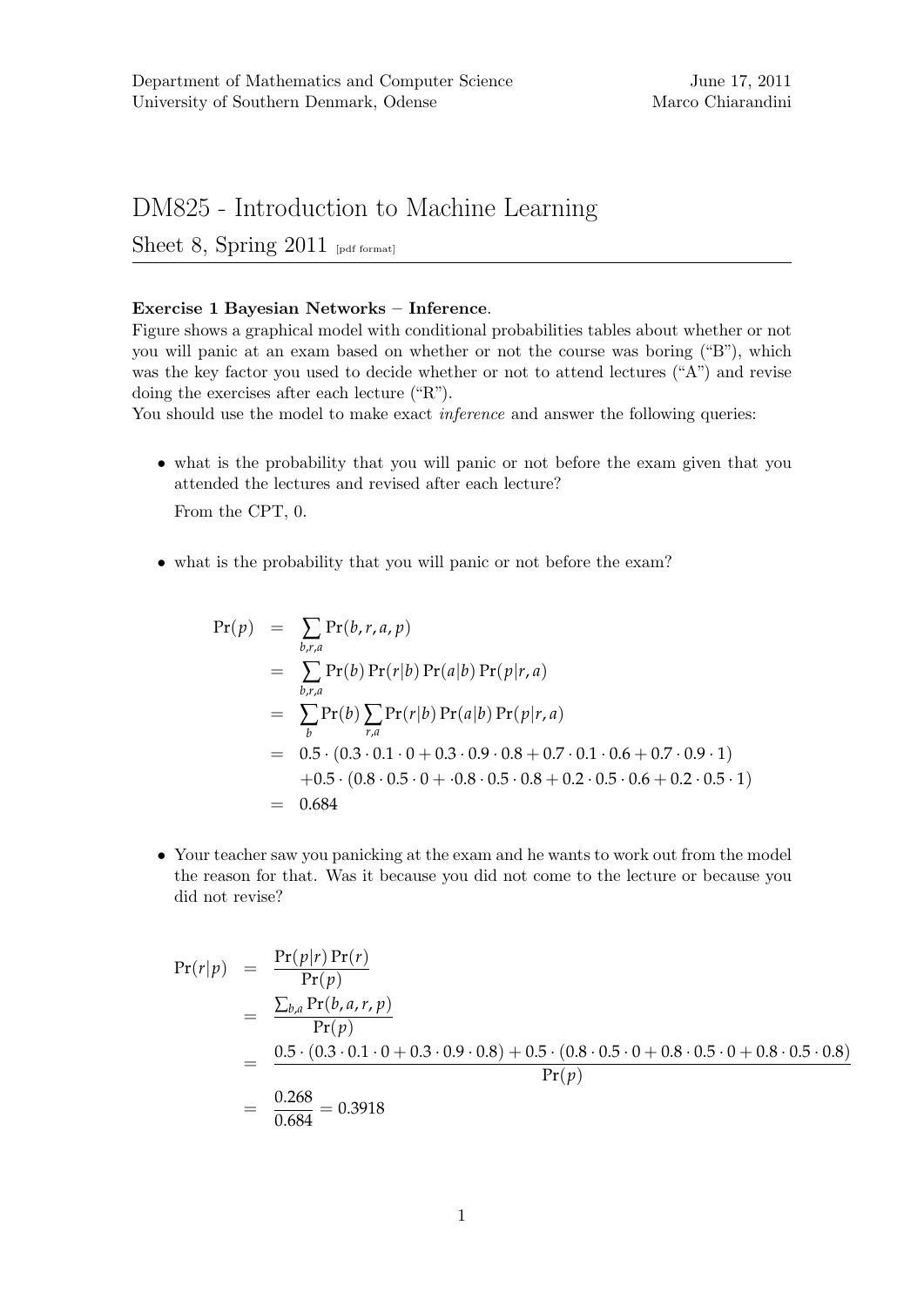$$
Pr(r|a) = \frac{Pr(p|a) Pr(a)}{Pr(p)} = \frac{0.144}{0.684} = 0.2105
$$

Repeat the inference in the last two queries by means of stochastic inference implementing in R the Prior-Sample, Rejection-Sampling, Likelihood-weighting and Markov Chain Monte Carlo procedures.



Figure 1: The graphical model of exercise 1. Lower-case letter indicate the outcome that the upper-case letter can take.

Exercise 2 Directed Graphical Models Consider the graph in Figure left.

• Write down the standard factorization for the given graph.

Solutions The standard factorization for any directed graphical model can be written as  $p(x) = \prod_{v \in V} p(x_v|x_{pa(v)})$ , where  $x_{pa(v)}$  are the nodes parent of  $x_v$ . Here, this yields

 $p(x) = p(x_1)p(x_2)p(x_3|x_{10})p(x_4|x_2, x_6, x_7)p(x_5|x_9)p(x_6|x_{11}, x_2)p(x_7)p(x_8)p(x_9|x_{31}, x_7, x_8)p(x_{10}|x_3).$ 

• For what pairs  $(i, j)$  does the statement  $X_i$  is independent of  $X_j$  hold? (Don't assume any conditioning in this part.)

The goal is to find all pairs  $(i, j)$  such that  $Xi$  and  $Xi$  are independent. We can achieve this by computing from each node its reachability, that is, the nodes that



Figure 2: A directed graph.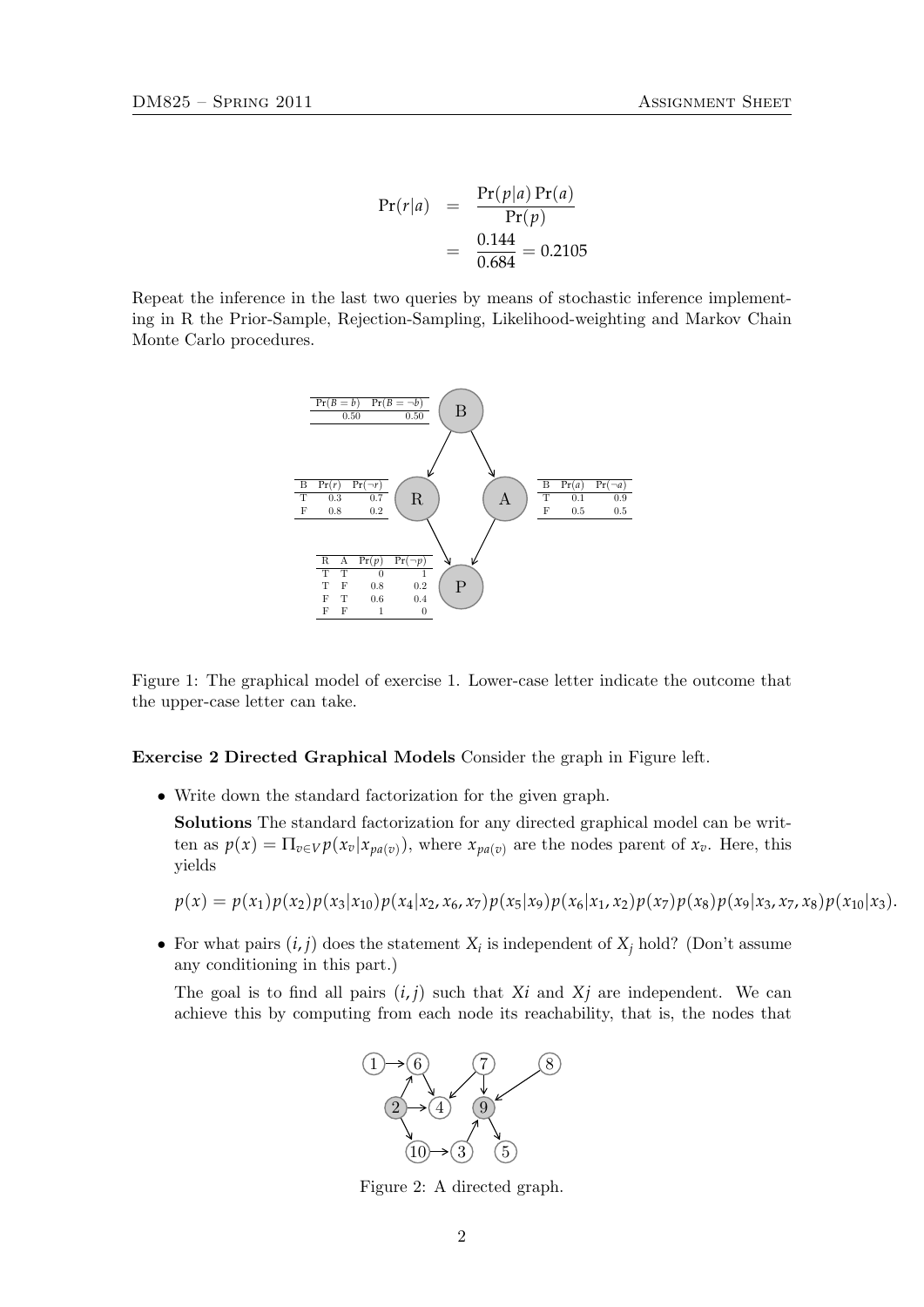are reachable by a path that does not have head-to-head subcomponents. From node 1 we can get to nodes 6 and 4. From node 2 we can reach nodes 6, 4, 10, 3, 9, and 5. From nodes 3 and 10 we can reach the sames nodes as node 2. From node 4 we can reach every node but node 8. From node 5 we can reach every node but node 1. From node 6 we can reach any node but nodes 7 and 8. From node 7 we can reach node 9, 4, and 5. Node 8 can only reach nodes 9 and 5. Node 9 can't reach node 1. Finally, node 10 can't reach nodes 1, 7, and 8. Thus  $(1, 2), (1, 3), (1, 5), (1, 7), (1, 1)$ 8), (1, 9), (1, 10), (2, 7), (2, 8), (3, 7), (3, 8), (4, 8), (6, 7), (6, 8), (7, 8), (7, 10), and (8, 10) are all independent pairs. In all there are 17 distinct pairs.

• Suppose that we condition on  ${X_2, X_9}$ , shown shaded in the graph. What is the largest set *A* for which the statement  $X_1$  is conditionally independent of  $X_A$  given  ${X_2, X_9}$  holds?

**Solution** We say that  $X \perp Y | Z$  if X and Y are *d*-separated given Z in the digraph, that is, if there is no *active* path between any node  $X \in \mathbf{X}$  to  $Y \in \mathbf{Y}$  given  $Z \in \mathbf{Z}$ . In class we defined the four conditions for a path to be active.

Checking *d*-separation implies checking all paths from a vertex to another. This maybe exponential. The following is a linear time algorithm for *d*-separation. We begin by traversing the graph bottom up, from the leaves to the roots, marking all nodes that are in *Z* or that have descendants in *Z*. Intuitively, these nodes will serve to identify a head-to-head structure, ie.,  $X \to Z \leftarrow Y$ . In the second phase, we traverse breadth-first from *X* to *Y*, stopping the traversal along a path when we get to a blocked node. A node is blocked if: (a) it is in the "middle" node of a structure  $X \to Z \leftarrow Y$  and unmarked in phase I, or (b) is not such a node and is in *Z*. If our breadth-first search gets from *X* to *Y*, then there is a path between them through *Z*.

Conditioned on  $\{X_2, X_9\}$  there is no active path to nodes 3, 10, 7, 8 and 5. Hence,  $A = \{3, 5, 7, 8, 10\}$ . Note that nodes 2 and 9 are not elements of the set A because we are conditioning on them.

• What is the largest set *B* for which  $X_8$  is conditionally independent of  $X_B$  given  $\{X_2, X_9\}$  holds?

**Solutions** Conditioned on  $\{X_2, X_9\}$  starting at node 8 we cannot reach with an active path nodes 1, 5, and 6. Therefore,  $B = \{1, 5, 6\}.$ 

• Suppose that I wanted to draw a sample from the marginal distribution  $p(x_5)$  =  $Pr[X_5 = x_5]$ . (Don't assume that  $X_2$  and  $X_9$  are observed.) Describe an efficient algorithm to do so without actually computing the marginal.

## Solution

We wish to generate a sample of  $x_5$  from the marginal distribution  $p(x_5)$ . We can achieve this by sampling from the join distribution  $p(\vec{x})$  and then marginalizing. For example, given a joint distribution  $Pr[x1, x2]$ , one can generate a sample from the marginal distribution of  $x_1$  by sampling from the joint distribution and discarding  $x_2$ . To see this, let *A* be the event that the sample  $\bar{x}_1$  lies in some set *F*. Therefore,  $Pr[A] = Pr[x_1 \in F \cup x_2 \in \mathbb{R}] = Pr[x_1 \in F]$ . Thus,  $\bar{x}_1$  and  $x_1$  have the same distribution.

Hence we can avoid unnecessary computations applying the following algorithm:

– calculate the Topological order of the graph